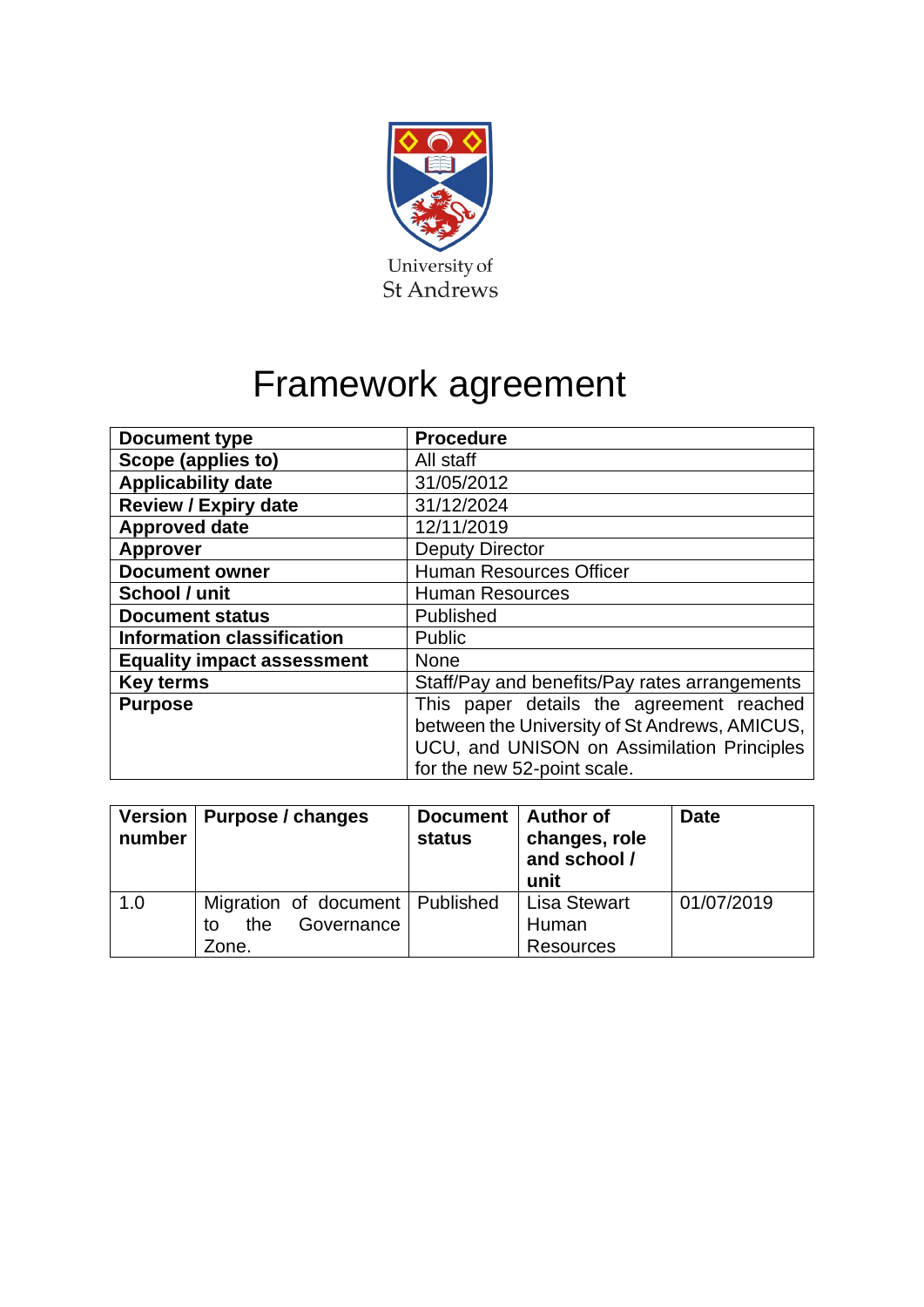# **Table of contents**

| 1 <sub>1</sub> | Assimilation process - 1 August 2006                                 | 3              |
|----------------|----------------------------------------------------------------------|----------------|
| 2.             | <b>White Circling</b>                                                | 3              |
| 3.             | <b>Red Circling</b>                                                  | 4              |
| 4.             | <b>Green Circling</b>                                                | $\overline{4}$ |
| 5.             | <b>Special Cases</b>                                                 | $\overline{4}$ |
| 6.             | Hourly pay                                                           | 5              |
| 7.             | <b>Contribution-related Pay</b>                                      | 5              |
|                | Appendix A: New pay and grading structure                            | 6              |
|                | Appendix B: Assimilation process: Grade mapping information          | $\overline{7}$ |
|                | Grading appeals procedure                                            | 9              |
|                | Harmonisation of conditions                                          | 12             |
|                | Appendix C: Harmonisation of terms and conditions (Residence staff)  | 17             |
|                | Appendix D: Harmonisation of terms and conditions (Janitorial staff) | 19             |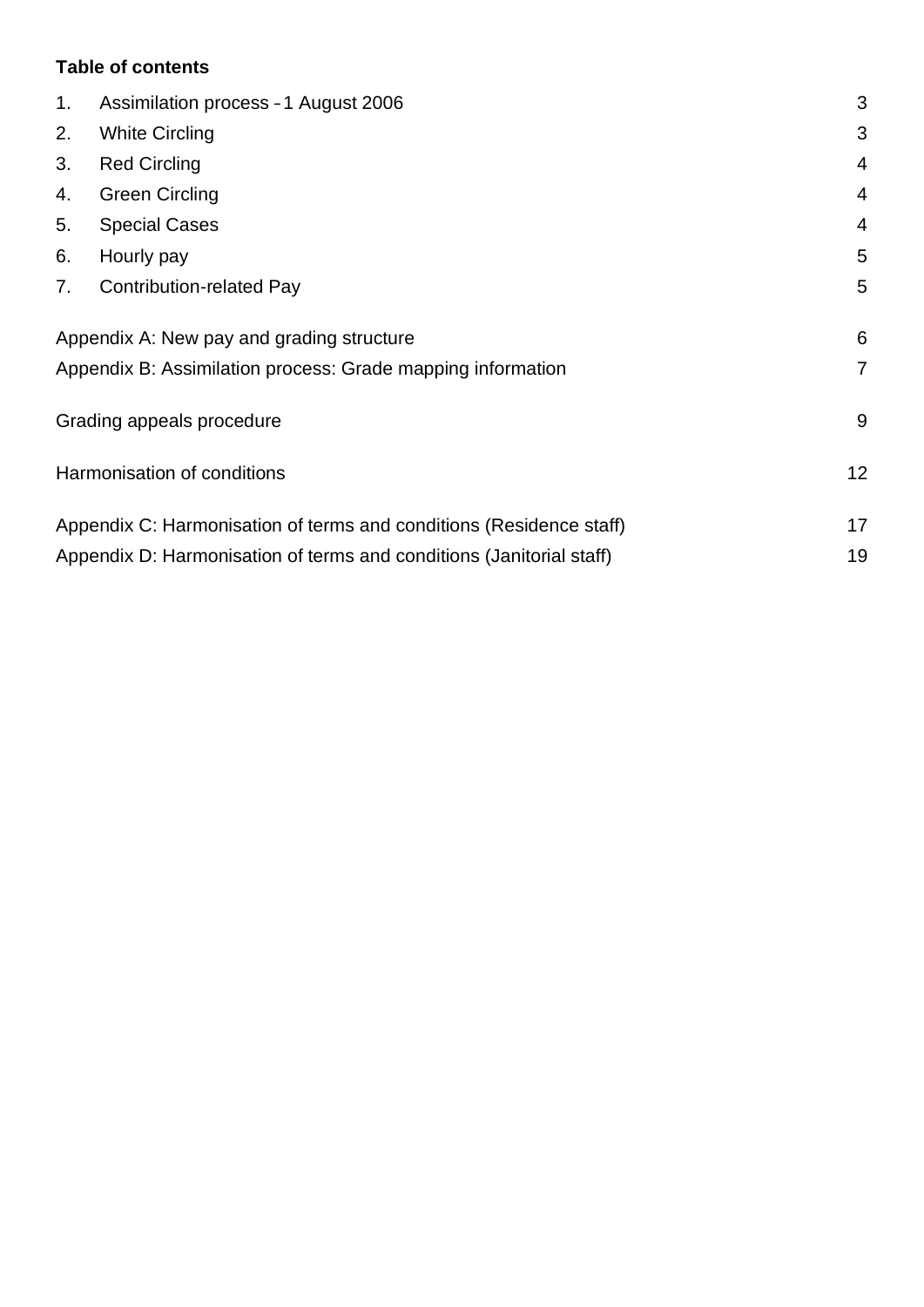# <span id="page-2-0"></span>**1. Assimilation process – 1 August 2006**

- 1.1 The following are the mechanisms in accordance with which all staff, excluding Trades staff, will transfer to the new 52-point scale (which is attached as [Appendix A\)](#page-5-0), with effect from 1 August 2006. Trades staff will be assimilated to the new pay structure on the completion of role analysis and local negotiation regarding current conditions and pay elements. Any change will be backdated to 1 August 2006.
- 1.2 The following process will be followed in moving staff from their current salary to the new 52 point salary scale:

| Step 1 | Apply increment (where applicable) $#$                            |
|--------|-------------------------------------------------------------------|
| Step 2 | Assimilate to new point on new grade on new scale $\frac{H H}{H}$ |
| Step 3 | Apply pay settlement to the new salary structure.                 |

- <span id="page-2-2"></span>**#** All incremental dates have been harmonised to 1 August, commencing 1 August 2006.
- <span id="page-2-3"></span>**##** Staff will be assimilated to their appropriate grade as set out in [Appendix B.](#page-6-0) Staff will then be matched to a point on their appropriate grade representing no less salary than they would have received on their former scale on 1 August 2006.

# <span id="page-2-1"></span>**2. White Circling**

- 2.1 The aim of assimilation is to ensure that, whenever it is consistent with equal pay requirements, current members of staff receive no less money than they would have at any time received given their present grade and salary point. As a result of this:
	- Specific colleagues will be guaranteed a trajectory which skips certain incremental points to remove detriment;
	- Staff who are currently on a discretionary point who assimilate to a non-discretionary point on their new grade without being green-circled will, when they reach the top of their new grade, proceed to the first discretionary point on that grade. Staff on ALS, ALR, ALC5, AO5, AR3 points 26\* and 27\* will proceed to points 51\* and 52\* (Grade 8) respectively on 1 August 2007.
	- Staff who are currently on a discretionary point who will see no immediate or future increase in consequence of assimilation will be moved to the following points on the new scale with effect from 1 August 2006. For example:

| $\,$ CG3 19*, RND 19*, TG 16*    | will assimilate to point 17 on Grade 3 |
|----------------------------------|----------------------------------------|
| <b>RNG 20*, RND 20*, CG3 20*</b> | will assimilate to point 18 on Grade 3 |
| AO2, ALC 2 point 15*             | will assimilate to point 39 on Grade 6 |

- 2.2 In certain grades (namely Clerical Grade 1, 2, & 6 and Residence Grade RNE) where, as a result of the new pay structure, staff find that their current salary expectations are no longer met because their grade does not extend to as high a salary level as their current grade, the following temporary provision will be put in place:
	- Staff who have mapped from a non-discretionary point on the old scale to a discretionary point on the new scale will have the 'red-circling' principles (*detailed below*) applied to their post at this point for the maximum three-year period;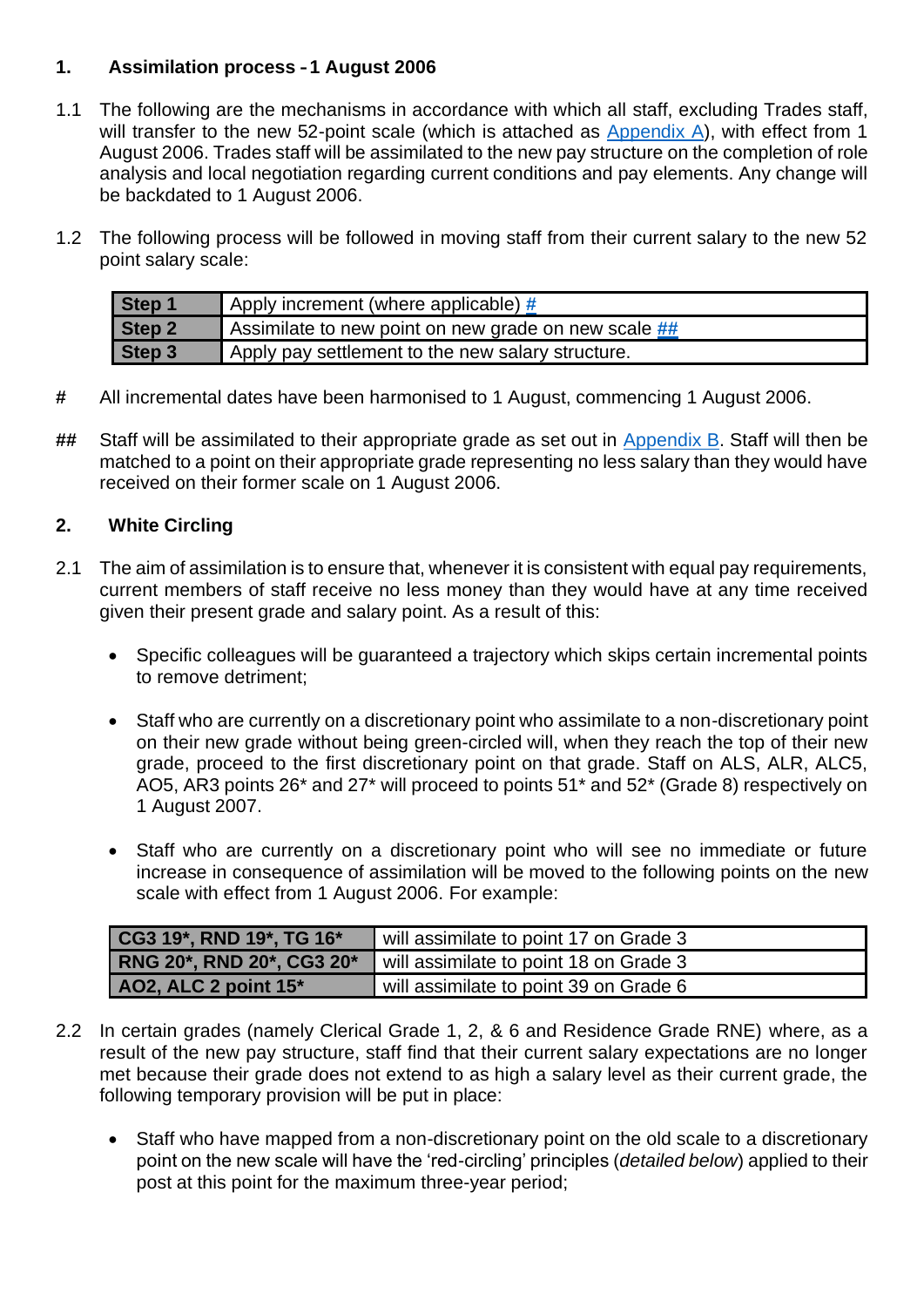- Staff who would have had expectations to move on to the salary commensurate with the first discretionary point on their new grade on 1 August 2007 will be permitted to do so, but will have the 'red-circling' principles applied to their post at this point for a 2-year period;
- Staff who would have had expectations to move on to the salary commensurate with the first discretionary point on their new grade on 1 August 2008 will be permitted to do so but will have the 'red-circling' principles applied to their post at this point for a 1 year period.
- *2.3* N.B. At the end of the periods noted in each of these three cases, if no adjustments have been made through role enhancement, movement to a new contract or the implementation of the University's new contribution-related pay scheme, the role holder will, after specific review of their particular case, then move to the top non-discretionary point of the appropriate grade with effect from 1 August 2009.

# <span id="page-3-0"></span>**3. Red circling**

3.1 The adjustment period will be **three years** as from 1 August 2006 and, during this time, the role holder will receive the increment due on 1 August 2006 and the nationally agreed annual increases. Red-circled role holders **will not** receive annual increments after 1 August 2006 until they cease to be red circled. During this three-year period, the role holder will be given the opportunity to adjust their role (if this is possible), and/or they will be given the opportunity**[\\*](#page-3-3)** to move to a post at the higher grade if an appropriate one becomes available. At the end of the three-year period, if no adjustments have been made, the role holder will move to the top of the grade in which they have been placed by evaluation.

<span id="page-3-3"></span>**\*** i.e., individuals in red-circled posts will be interviewed for any appropriate posts (as vacancies arise) before that post is advertised. If an individual is deemed not suitable, even with reasonable training support, for the vacant post, justification from the Selection Committee will be provided.

- 3.2 In the case of a role holder who decides to retire, if they retire four years after they have been initially red-circled (one year after their protection period has ended) the University will ensure that any pension shortfall arising in relation to their salary at the end of the third year of the protection period will be made up.
- 3.3 A Review Group will be established to monitor the progress of red-circled role holders. The Review Group will comprise the Director of HR, the member of the Office of the Principal responsible for HR, and a member of the appropriate Trade Union. When it comes to monitoring role holders who are not members of a Union, the relevant Union member should still form part of the Review Group to monitor these individuals. The remit of the Review Group will be to ensure that each red-circled role holder's needs are being addressed as urgently as possible in a fair, positive and reasonable fashion. Thus, if a situation arises whereby the role holder and their manager come to a difference of opinion, the Review Group will be asked to assist. If there is a realistic opportunity to increase the role, the University will do all it can to support the role holder.

# <span id="page-3-1"></span>**4. Green Circling**

4.1 Role holders who are green-circled will move to the bottom of the appropriate grade as from 1 August 2006.

# <span id="page-3-2"></span>**5. Special Cases**

5.1 All current efficiency bars will disappear under the new pay structure since all jobs will now be role evaluated. There will, however, be a training sub-grade for all trainee appointments to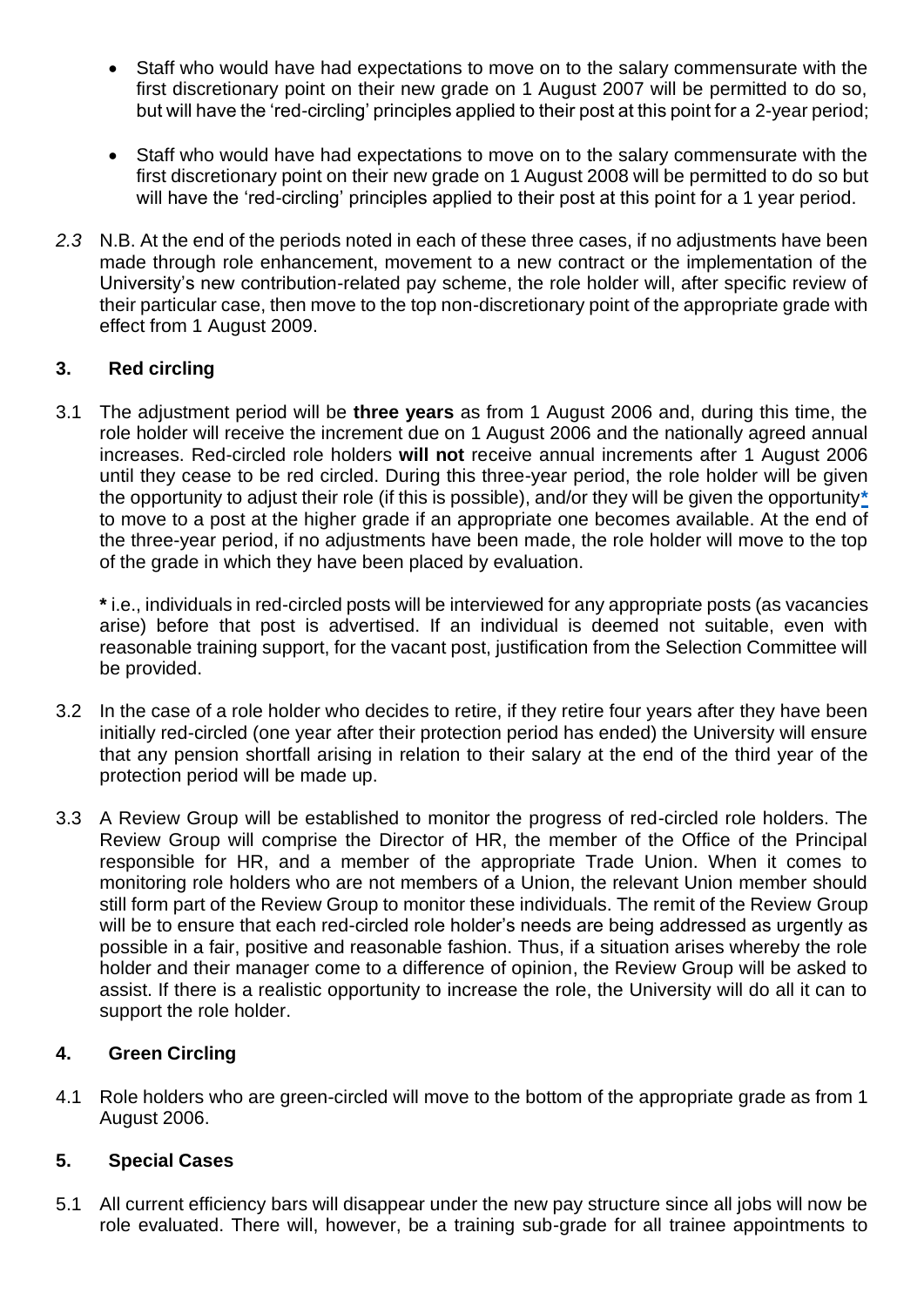Grade 6, with a 'bar crossing' process utterly compatible with HERA (to be developed through negotiation with the Trades Unions). The University will do all that is appropriate to develop the roles of those on the training sub-grade.

| <b>ALC1 and AR1B staff</b> | Will assimilate, with effect from 1 August 2006, from current<br>point 4 to new point 27; from current point 5 to new point 28;<br>and from current point 6 to new point 29 on this new training<br>sub-grade. |
|----------------------------|----------------------------------------------------------------------------------------------------------------------------------------------------------------------------------------------------------------|
| ALC3/AO3 staff             | Will assimilate to no lower than point 39 on Grade 7.                                                                                                                                                          |
| <b>ALC4/AO4 staff</b>      | Will assimilate to Grade 7 and will be allowed routine<br>incremental progression, in the light of their successful<br>promotion to their previous grade, to point 46 of their new grade.                      |
| <b>Lecturer A staff</b>    | Will assimilate to Grade 7.                                                                                                                                                                                    |

# <span id="page-4-0"></span>**6. Hourly pay**

6.1 A significant exercise aimed at redefining the conditions and remuneration of hourly-paid staff will commence by the end of 2006, with the aim to complete by March 2007, and will take into account the need for the establishment of a comprehensive rate calculated upon the basis of achieving the objective of equal pay for work of equal value.

# <span id="page-4-1"></span>**7. Contribution-related Pay**

7.1 It has been agreed that a Contribution Related Pay Scheme will be agreed for implementation on 1 August 2008. Mechanisms associated with this new pay scheme will, therefore, have to be agreed and introduced by 1 September 2007.

## 7.2 **Please Note:**

- The University of St Andrews agrees to renegotiate any issues which UNITE (formerly AMICUS), UCU or UNISON demonstrates, at any stage in the future, as having challengeable equal pay implications.
- All salary ranges and allowances quoted within this Framework Agreement document will increase in line with nationally agreed cost of living increases.

| <b>Version</b><br>number | <b>Purpose / changes</b>                                | <b>Document</b><br><b>status</b> | <b>Author of</b><br>changes, role<br>and school /<br>unit | <b>Date</b> |
|--------------------------|---------------------------------------------------------|----------------------------------|-----------------------------------------------------------|-------------|
| 1.0                      | Migration of document<br>to the Governance<br>Zone.     | Published                        | <b>Lisa Stewart</b><br>Human<br><b>Resources</b>          | 01/07/2019  |
| 1.1                      | Change to<br>classification from<br>internal to public. | Published                        | <b>Lisa Stewart</b><br>HR                                 | 12/11/2019  |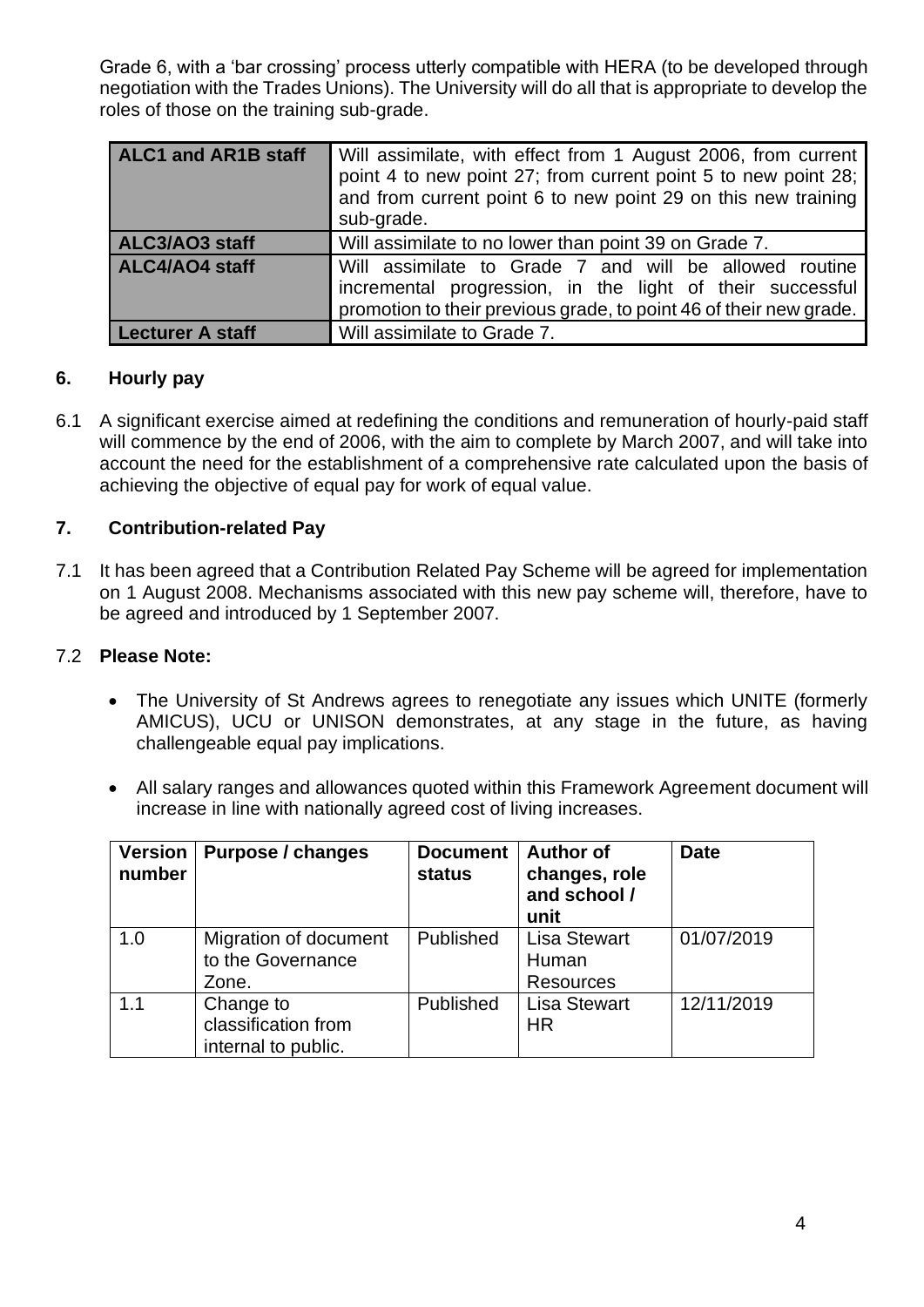# <span id="page-5-0"></span>**Appendix A: New pay and grading structure**

|                         | Aug-05                            | Aug-06* |   |        |
|-------------------------|-----------------------------------|---------|---|--------|
| 52<br>51                | £49.116                           | £51.572 | 9 |        |
|                         | £47,685                           | £50,069 |   |        |
| 50                      | £46,296                           | £48,611 |   |        |
| 49                      | £44,947                           | £47,194 |   |        |
| 48                      | £43,638                           | £45,820 |   | 8      |
| 47                      | £42,367                           | £44,485 |   |        |
| 46                      | £41,133                           | £43,190 |   |        |
| 45                      | £39,935                           | £41,932 |   |        |
| 44                      | £38,772                           | £40,711 |   |        |
| 43                      | £37,643                           | £39,525 |   |        |
| 42                      | £36,546                           | £38,373 | 7 |        |
| 41                      | £35,482                           | £37,256 |   |        |
| 40                      | £34,448                           | £36,170 |   |        |
| 39                      | £33,445                           | £35,117 |   |        |
| 38                      | £32,490                           | £34,115 |   |        |
| 37                      | £31,525                           | £33,101 |   |        |
| 36                      | £30,607                           | £32,137 |   |        |
| 35                      | £29,715                           | £31,201 |   |        |
| 34                      | £28,850                           | £30,293 |   | 6      |
| 33                      | £28,009                           | £29,409 |   |        |
| 32                      | £27,194                           | £28,554 |   |        |
| 31                      | £26,401                           | £27,721 |   |        |
| 30                      | £25,633                           | £26,915 |   |        |
| 29                      | £24,886                           | £26,130 |   |        |
| 28                      | £24,161                           | £25,369 | 5 | $6T**$ |
| 27                      | £23,457                           | £24,630 |   |        |
| 26                      | £22,774                           | £23,913 |   |        |
| 25                      | £22,111                           | £23,217 |   |        |
| 24                      | £21,467                           | £22,540 |   |        |
| 23                      | £20,842                           | £21,884 |   |        |
| 22                      | £20,235                           | £21,247 |   |        |
| 21                      | £19,645                           | £20,627 |   |        |
| 20                      | £19,093                           | £20,048 |   | 4      |
| 19                      | £18,517                           | £19,443 |   |        |
| 18                      | £17,978                           | £18,877 |   |        |
| 17                      | £17,454                           | £18,327 |   |        |
| 16                      | £16,946                           | £17,793 |   |        |
| 15                      | £16,452                           | £17,275 |   |        |
| 14                      | £15,973                           | £16,772 |   |        |
| 13                      | £15,508                           | £16,283 | 3 |        |
| 12 <sub>2</sub>         | £15,056                           | £15,809 |   |        |
| 11                      | £14,618                           | £15,349 |   |        |
| 10                      | £14,192                           | £14,902 |   |        |
| 9                       | £13,778                           | £14,467 |   |        |
| 8                       | £13,387                           | £14,056 |   |        |
| 7                       | £13,009                           | £13,659 |   | 2      |
| 6                       | £12,692                           | £13,327 |   |        |
| 5                       | £12,335                           | £12,952 |   |        |
| 4                       |                                   |         |   |        |
| 3                       | £11,989<br>£11,703                | £12,588 |   |        |
| $\overline{\mathbf{2}}$ |                                   | £12,288 | 1 |        |
| 1                       | £11,377                           | £11,946 |   |        |
|                         | £11,060<br>Including 5% nov oward | £11,613 |   |        |

Including 5% pay award<br>Training Sub-Grade<br>standard incremental pay points contribution-related pay points

 $\star\star$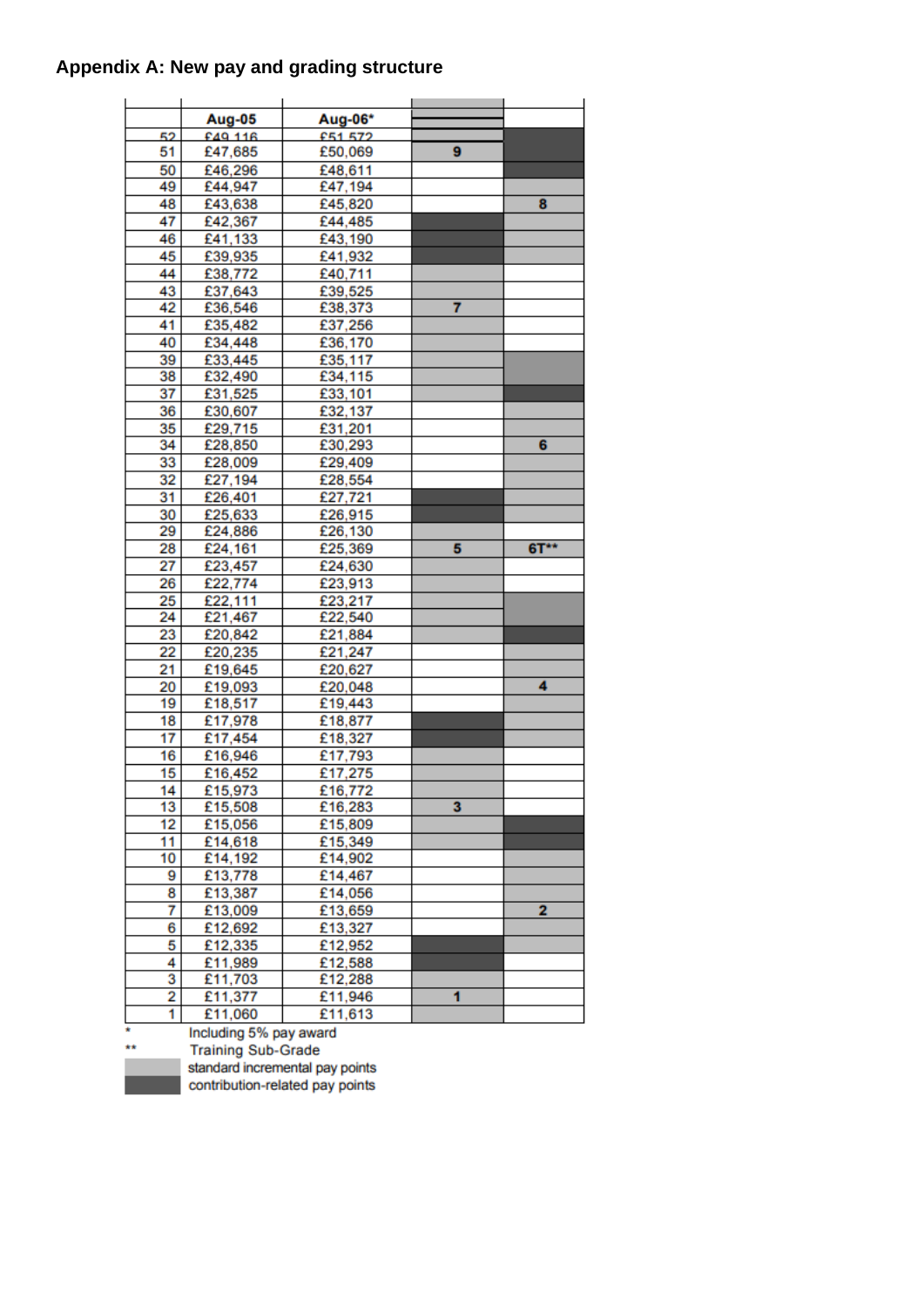# <span id="page-6-0"></span>**Appendix B: Assimilation process: Grade mapping information**

| <b>CLERICAL</b> | <b>MAP TO</b> | <b>NEW SALARY RANGE*</b> |
|-----------------|---------------|--------------------------|
| CG1             | Grade 1       | 11060 - 11703            |
| CG <sub>2</sub> | Grade 2       | $12335 - 14192$          |
| CG3             | Grade 3       | $14618 - 16946$          |
| CG4             | Grade 4       | $17454 - 20235$          |
| CG5             | Grade 5       | $20842 - 24886$          |
| CG6             | Grade 5       | $20842 - 24886$          |

| <b>TECHNICAL</b> | <b>MAP TO</b> | <b>NEW SALARY RANGE*</b> |
|------------------|---------------|--------------------------|
| <b>TGT</b>       | Grade 1       | 11060 - 11703            |
| <b>TGA</b>       | Grade 2       | 12335 - 14192            |
| <b>TGB</b>       | Grade 2       | 12335 - 14192            |
| <b>TGC</b>       | Grade 3       | $14618 - 16946$          |
| <b>TGD</b>       | Grade 4       | $17454 - 20235$          |
| <b>TGE</b>       | Grade 5       | $20842 - 24886$          |
| <b>TGF</b>       | Grade 6       | $25633 - 30607$          |
| <b>TGG</b>       | Grade 6       | $25633 - 30607$          |
| <b>TGH</b>       | Grade 6       | $25633 - 30607$          |
| <b>TGI</b>       | Grade 7       | $31525 - 38772$          |

| <b>ALC</b>      | <b>MAP TO</b> | <b>NEW SALARY RANGE*</b> |
|-----------------|---------------|--------------------------|
| AA1             | Grade 6T      | $23457 - 24886$          |
| AA <sub>2</sub> | Grade 6       | $25633 - 30607$          |
| AA3             | Grade 7       | $31525 - 38772$          |
| AA4             | Grade 7       | $31525 - 41133$          |
| AA5             | Grade 8       | 39935 - 44947            |
| AA6             | Grade 9       | $47685 +$                |

| <b>OTHER RELATED</b> | <b>MAP TO</b> | <b>NEW SALARY RANGE*</b> |
|----------------------|---------------|--------------------------|
| AO1                  | Grade 5       | $20842 - 24886$          |
| AO <sub>2</sub>      | Grade 6       | $25633 - 30607$          |
| AO <sub>3</sub>      | Grade 7       | 31525 - 38772            |
| AO <sub>4</sub>      | Grade 7       | $31525 - 41133$          |
| AO <sub>5</sub>      | Grade 8       | 39935 - 44947            |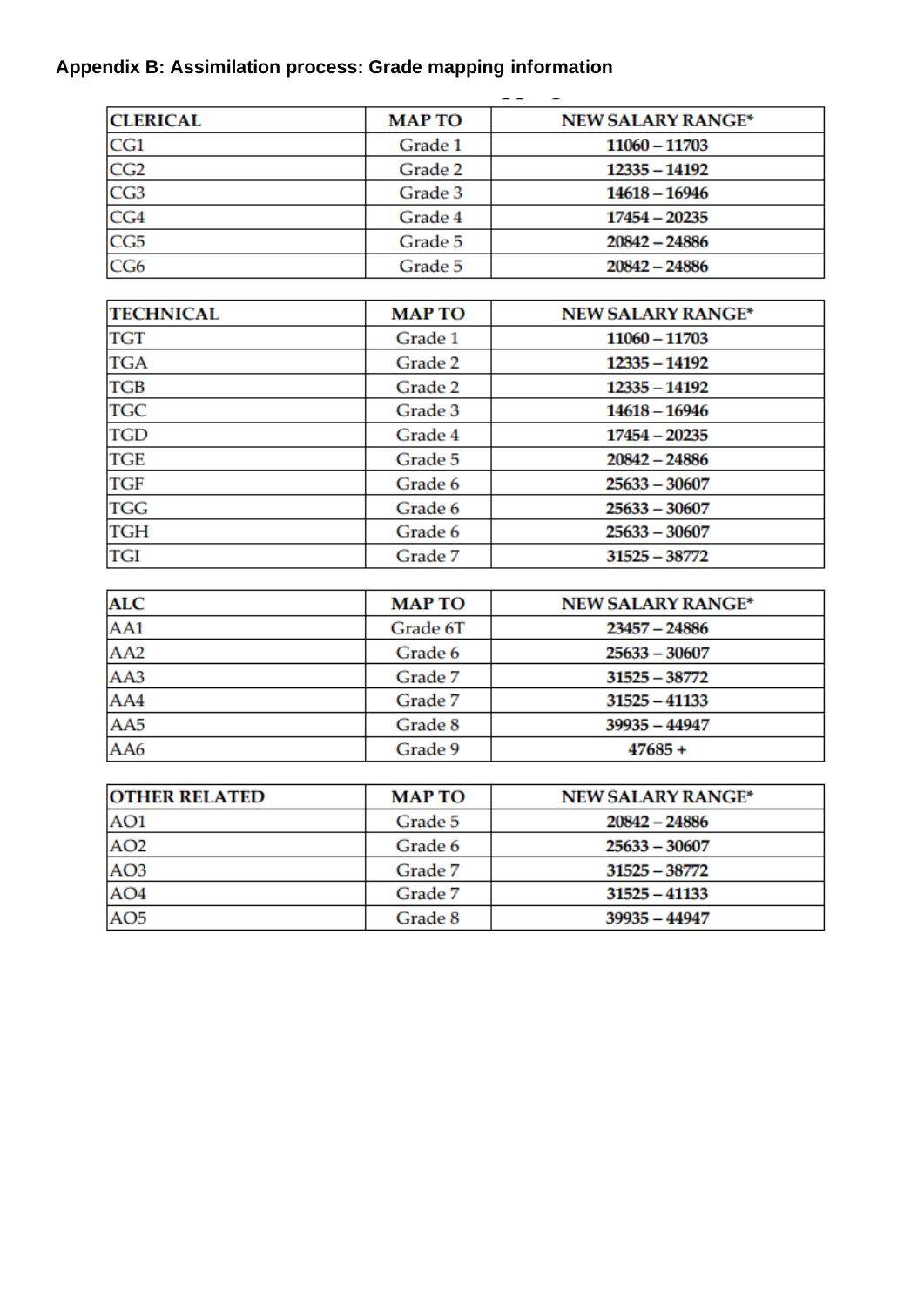| <b>RESEARCH</b> | <b>MAP TO</b> | <b>NEW SALARY RANGE*</b> |
|-----------------|---------------|--------------------------|
| <b>ARB</b>      | Grade 6T      | $23457 - 24886$          |
| <b>ARA</b>      | Grade 6       | $25633 - 30607$          |
| AR <sub>2</sub> | Grade 7       | $31525 - 38772$          |
| AR3             | Grade 8       | 39935 - 44947            |
| AR4             | Grade 9       | $47685 +$                |

| <b>ACADEMIC</b> | <b>MAP TO</b> | <b>NEW SALARY RANGE*</b> |
|-----------------|---------------|--------------------------|
| <b>ALA</b>      | Grade 7       | $31525 - 38772$          |
| <b>ALB</b>      | Grade 7       | $31525 - 38772$          |
| ALS / ALR       | Grade 8       | $39935 - 44947$          |
| <b>ALX</b>      | Grade 9       | $47685 +$                |

| <b>MANUAL</b>   | <b>MAP TO</b> | <b>NEW SALARY RANGE*</b> |
|-----------------|---------------|--------------------------|
| MC1             | Grade 1       | 11060 - 11703            |
| MC <sub>2</sub> | Grade 1       | 11060 - 11703            |
| MC <sub>3</sub> | Grade 2       | 12335 - 14192            |
| MC4             | Grade 2       | 12335 - 14192            |

| <b>RESIDENCE MANAGER</b> | <b>MAP TO</b> | <b>NEW SALARY RANGE*</b> |
|--------------------------|---------------|--------------------------|
| <b>RSA</b>               | Grade 4       | $17454 - 20235$          |
| <b>RSB</b>               | Grade 4       | $17454 - 20235$          |
| <b>RSC</b>               | Grade 5       | $20842 - 24886$          |
| <b>RSD</b>               | Grade 5       | $20842 - 24886$          |
| <b>RSE</b>               | Grade 6       | $25633 - 30607$          |

| <b>RESIDENCE SENIOR STAFF</b> |               |                          |
|-------------------------------|---------------|--------------------------|
| (Resident** & Non Resident)   | <b>MAP TO</b> | <b>NEW SALARY RANGE*</b> |
| <b>RNE / RRE</b>              | Grade 2       | 12335 - 14192            |
| RNF / RRF                     | Grade 3       | 14618 – 16946            |
| RNG / RRG                     | Grade 3       | 14618 – 16946            |
| <b>RNH/RRH</b>                | Grade 4       | 17454 - 20235            |

| <b>CHEFS</b>                |               |                          |
|-----------------------------|---------------|--------------------------|
| (Resident** & Non Resident) | <b>MAP TO</b> | <b>NEW SALARY RANGE*</b> |
| RNA / RRA                   | Grade 1       | 11060 - 11703            |
| <b>RNB / RRB</b>            | Grade 2       | 12335 - 14192            |
| RNC / RRC                   | Grade 3       | 14618 – 16946            |
| RND / RRD                   | Grade 3       | 14618 – 16946            |

 $*$  The salary ranges noted do *not* include the 5% pay award.

\*\* Resident staff in these categories will assimilate to the same grade as their equivalent nonresident colleagues. Payment for rent will be deducted from their salary, on a monthly basis, as of 1 August 2006.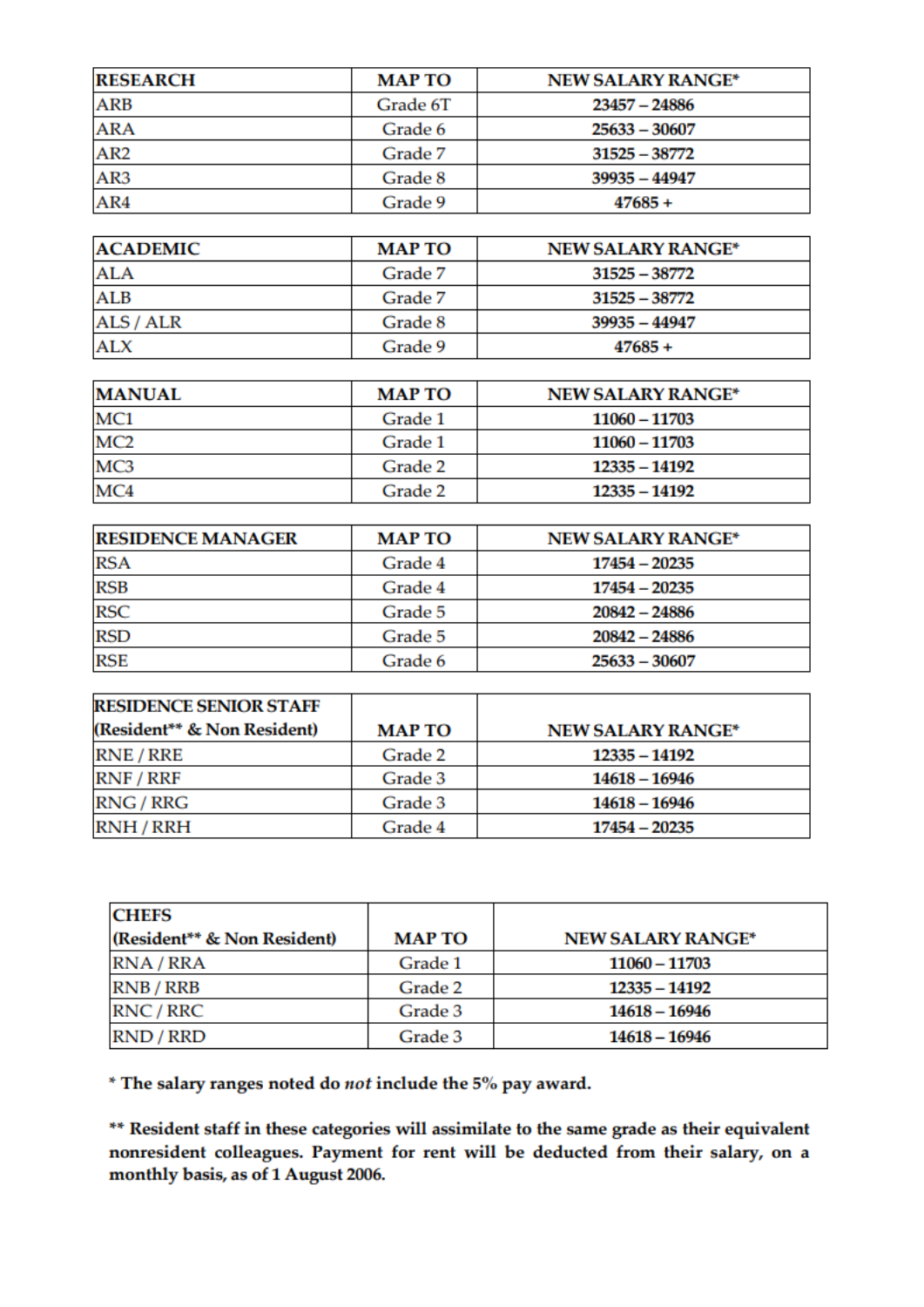# <span id="page-8-0"></span>**Grading appeals procedure**

This paper details the agreement reached between the University of St Andrews, AMICUS, UCU, and UNISON on the Grading Appeals Procedure.

# **Introduction** & **Scope**

The University of St Andrews is committed to the principle of equal pay, and, in line with the national Framework Agreement, has introduced a single job evaluation scheme to measure the relative value of all posts across the institution.

By adopting a very thorough and objective approach to the role analysis project, the University has made every effort to ensure that posts are evaluated in a fair, consistent and equitable manner. The University recognises, however, that some staff members may be dissatisfied with the grade their post has been assigned. This procedure, therefore, sets out the process for staff to appeal against any grading decisions taken in relation to the implementation of the new pay and grading structure. This procedure has been written with specific reference to the initial role analysis project and has been developed in partnership with AMICUS, UCU and UNISON.

# **Principles**

Any member of staff, irrespective of the stage in the process they were involved, has the right to appeal against the grade\* their post has been assigned through the role analysis process. Members of staff are welcome to discuss the formulation of any possible appeal with a trained role analyst in Human Resources before they submit their appeal.

An appeal may be brought by an individual, or by a group of individuals in comparable roles.

There are two possible outcomes of an appeal against a grade as determined by the role analysis project:

- 1. the grade of the post is confirmed
- 2. the grade of the post is raised (effective from 1 August 2006)

\* Access to Grades 8 and 9 will be attained through a process parallel to this one. Appeals relating to entry to these grades should be registered as part of this process i.e. within **20 working days** of the date specified on the grade notification letter, so that they can be addressed in the course of the new promotions process to be introduced in 2006. Any positive outcomes to such appeals will be backdated in terms of remuneration to 1 August 2006.

While an appeal is being considered and processed the individual will be paid as per the grade initially assigned to the post (subject to other arrangements in relation to, for example, red circling).

# **Stage A – Appeal against grade**

Notification that a role holder intends to appeal against the grading decision must be submitted, in writing, to Louise Watson, Framework Agreement Project Manager, within **20 working days** of the date specified on the grade notification letter.

Once notification of an appeal is received, an Appeal Form will be issued to the appellant for completion. (An appropriate timescale for the completion and return of this form will be agreed between Human Resources and the appellant).

An appeal against a grading decision may be raised on the following grounds:

• An incorrect grade has been applied due to: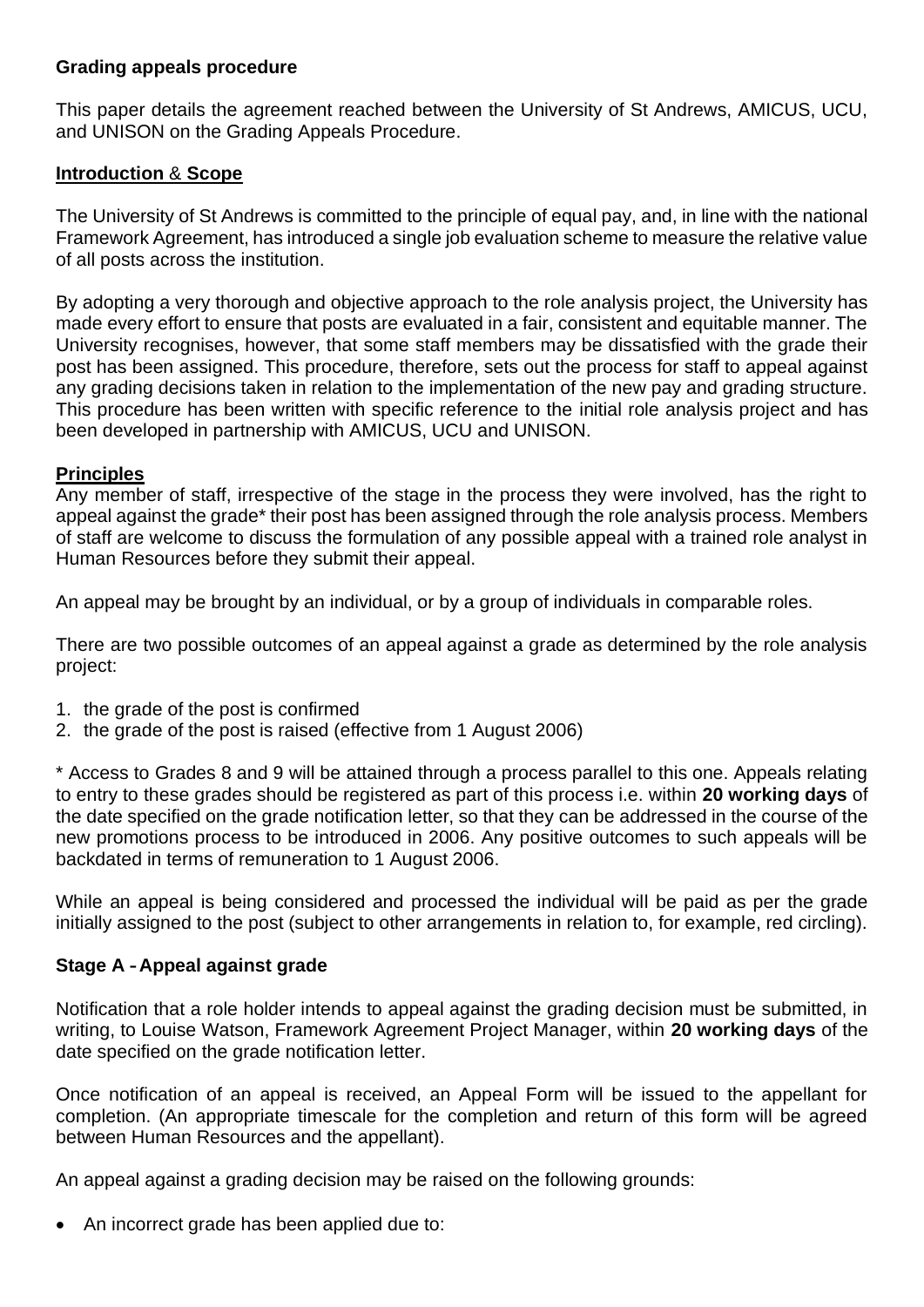- o Insufficient information gathered at the role analysis stage
- o Incorrect interpretation of information
- o Inaccurate matching of a post to a role profile (this may apply in circumstances where large groups of staff, for example cleaners & academic/related staff etc., have been matched to what were regarded as established benchmark role profiles).
- There is clear evidence that the role has changed markedly since the role was first evaluated.

In completing the Appeal Form, the appellant must state the grounds on which they are appealing and provide information to support their Appeal. The form should be agreed and signed off by both the appellant and the Head of School/Unit. If they cannot agree, advice should be sought from an officer designated by the Director of Human Resources.

On receipt of the appeal, a Role Analysis Review Panel, comprising the HR Project Manager (Chair), a Role Analyst designated by the Director of Human Resources and a representative of the appropriate Trades Union, will be convened to review the evidence provided and to reevaluate the role. The Review Panel will request any further evidence as it sees fit. (All members of the Role Analysis Review Panel will be fully trained in the application of HERA and, where possible, will not have been directly responsible for the earlier role evaluation of the appellant).

Where possible, the decision of the Review Panel will be communicated, in writing, within 10 working days of the Panel's final meeting in relation to the case in question. In the event that this reevaluation results in the post being regraded, this written notification will detail the new grade and salary point as from 1 August 2006.

The decision taken by the Role Analysis Review Panel will be final unless the appellant believes that Stage A of the process has not been followed correctly, in which case they can use Stage B of the Appeals Procedure.

## **Stage B** –**Appeal against Stage A process**

Where an appellant believes that there has been a significant/substantial flaw in Stage A, an appeal may be raised against that process. There can be no other grounds for using the Stage B process.

Notification that an appeal is being brought must be submitted, in writing, to Louise Watson, Framework Agreement Project Manager, within 7 **working days** of the date specified on the letter notifying the outcome of Stage A.

Once notification of the appeal is received, an Appeal Form will be issued to the appellant for completion. Again, the appellant will be asked to state the grounds on which the appeal is being made and provide information to support this. (An appropriate timescale for the completion and return of this form will be agreed between Human Resources and the appellant).

Within 10 working days of receipt of the completed Appeal Form, a Process Appeal Panel will be convened. The Panel will comprise an executive member of the Office of the Principal (Chair), a Head of School/Unit (unconnected with the appellant) and two representatives of the appropriate Trades Union, none of whom will have been involved in the previous evaluation of the post.

In considering an appeal at this stage, the Process Appeal Panel will review the written submission from the appellant, and will normally call upon all relevant parties to attend a hearing. (Appellants have the right to be accompanied by a representative of the appropriate Trades Union or a work colleague. The accompanying person may confer and consult with the appellant, and ask and answer questions on their behalf).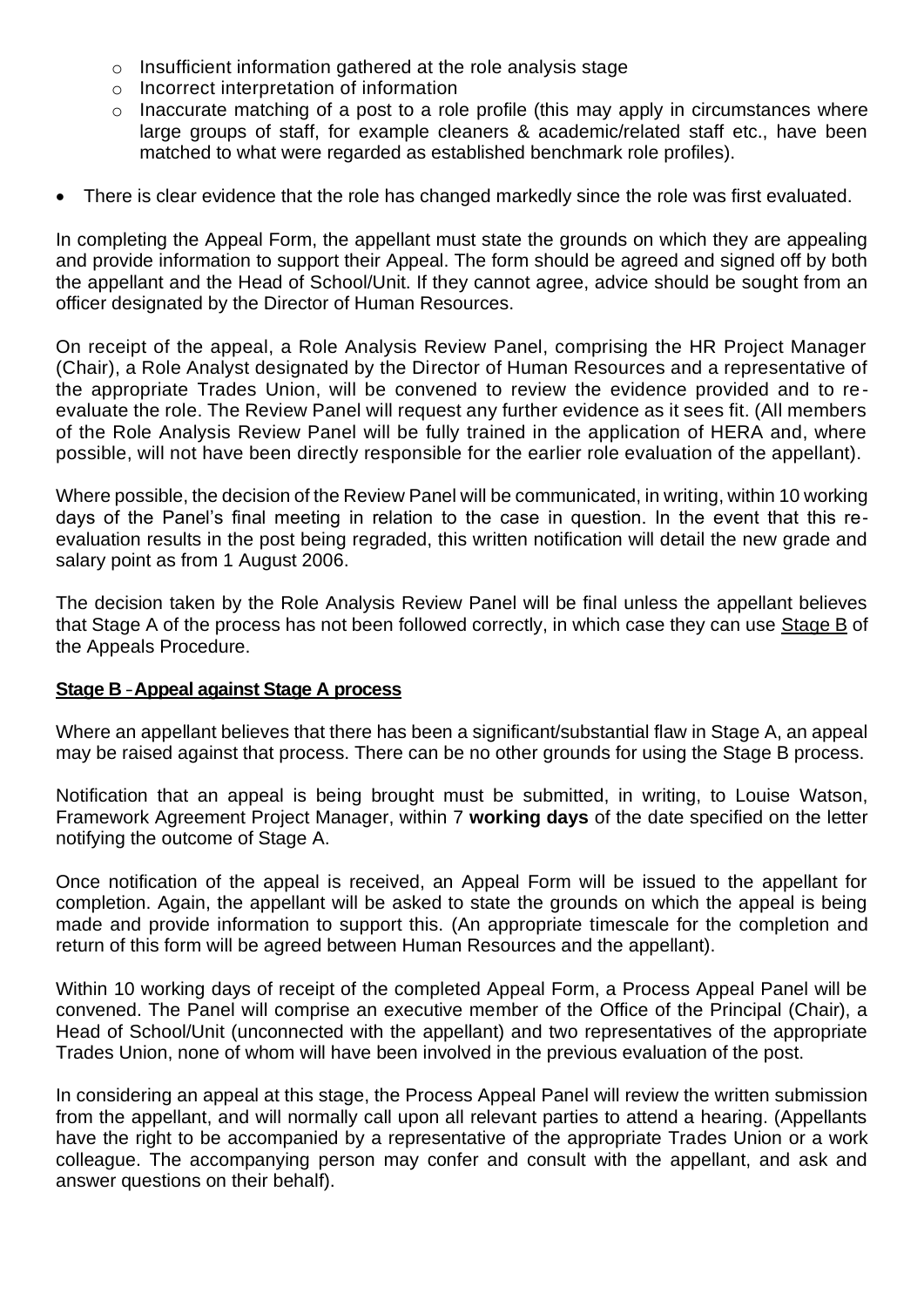The Process Appeal Panel cannot alter the grade assigned, but it can refer the post back for reevaluation by another freshly constituted Role Analysis Review Panel, chaired by the Director of Human Resources, if it considers that the process leading to the grading of the post has been flawed. The Process Appeal Panel's decision will be made by its members with its chair exercising, if necessary, a casting vote.

The Panel will write to the appellant within 7 **working days** of the meeting to advise them of the outcome of the appeal.

The outcome of the Process Appeal Panel and any second Role Analysis Review Panel will be final.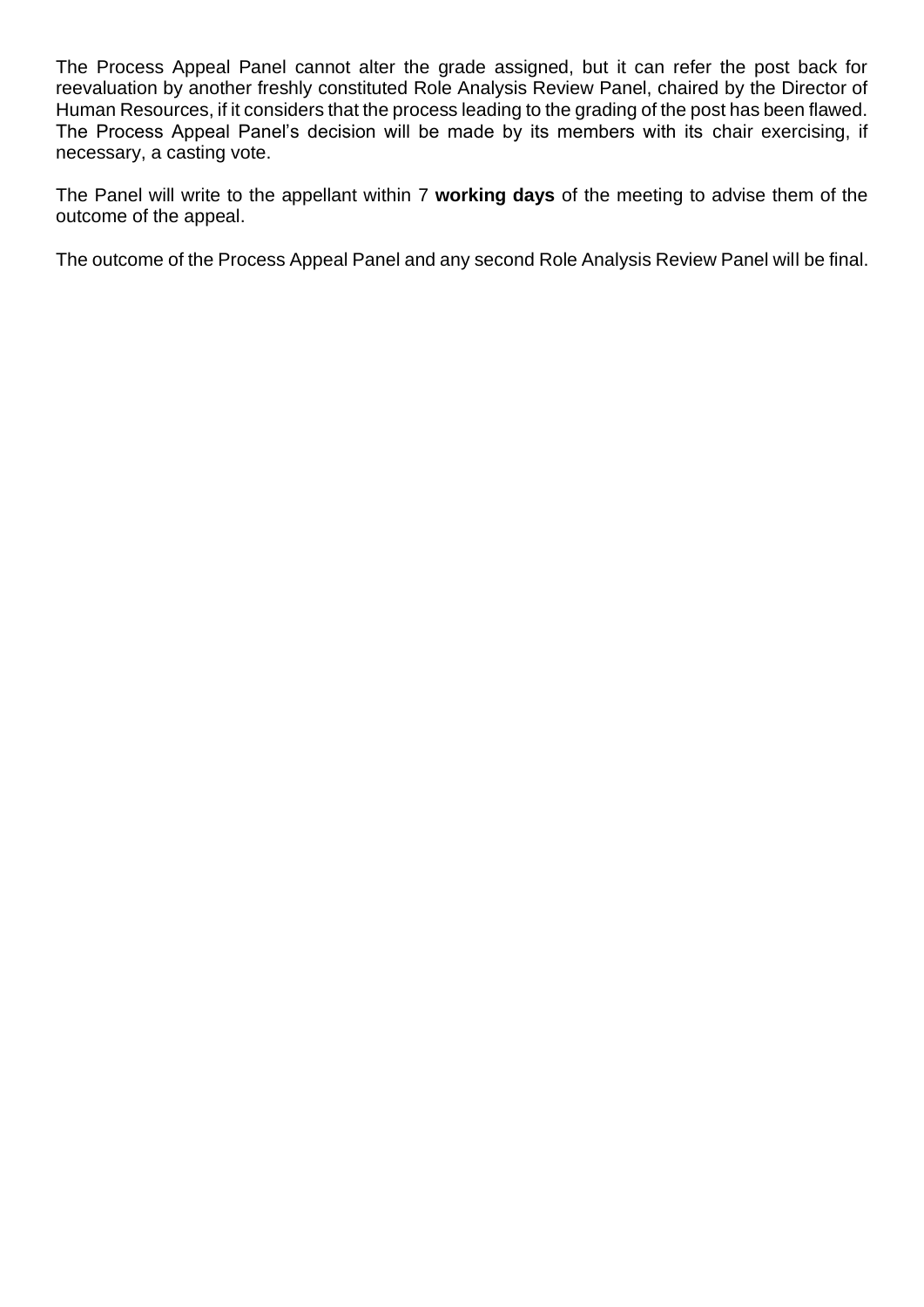# <span id="page-11-0"></span>**Harmonisation of conditions**

This paper details the agreement reached between the University of St Andrews, AMICUS, UCU, and UNISON on the Harmonisation of Terms and Conditions.

# **Harmonisation of Hours of Work**

Harmonisation of hours (to 36.25 hours per week for full time employees) was implemented on 1 August 2005 and now applies to all University employees with precise hours stated in their contracts. For those employees whose contracts do not state precise hours, please see below under Annual Leave.

# **Harmonisation of Major Conditions**

## **Annual Leave – harmonisation has been agreed as follows:**

| Grades 1-4 | Initial entitlement                                                                                                                                                                                                                                                                      | 35 days |
|------------|------------------------------------------------------------------------------------------------------------------------------------------------------------------------------------------------------------------------------------------------------------------------------------------|---------|
|            | Increasing after 4 years continuous service to                                                                                                                                                                                                                                           | 37 days |
|            | Increasing after 6 years continuous service to                                                                                                                                                                                                                                           | 39 days |
| Grades 5-9 | For everyone who has annual leave defined in their contracts, the standard leave<br>entitlement will be 39 days. Academics (who do not have hours of work or annual<br>leave defined in their contracts) will be advised that colleagues in their Grade have<br>the following condition: |         |
|            | The employee will be expected to work such hours and such days as are<br>required for the proper discharge of duties, but the working week will normally<br>be 36.25 hours per week; and the annual leave entitlement shall be 39 days in<br>each leave year.                            |         |

Included in the above entitlement will be the *5 statutory days* (25 and 26 December; 1 and 2 January; and May Day). These statutory days will remain as standard unless there is a clearly defined operational requirement for obligatory holidays to be otherwise defined (the appropriate overtime rate will be paid in such situations). There are specific areas within the University, particularly Residences and Estates, where some holidays, in terms of when they can and cannot be taken, will need to be defined (e.g. the Open, etc.). These issues and any others will be subject to subsequent local resolution.

This proposal leads to a reduction in leave for one staff group, ie Research staff. It has been agreed that the annual leave entitlement for an existing employee in this category will remain at 40 days (35 days plus 5 statutory days) for the duration of their present contract; all new/extended contracts for members of this group will, however, contain the new entitlement, ie 39 days (34 days plus 5 statutory days).

The University reserves the right to ask employees to use 3 of their annual leave days between the Christmas and New Year period.

Harmonisation will be effective from 1 August 2006.

## **Overtime – The following principles will apply with regard to overtime:**

- a. overtime will be voluntary;
- b. before overtime is undertaken, its extent must be agreed between the manager and the member of staff who will be doing the overtime. As part of this discussion, there will be an agreement regarding the mode of reimbursement, ie time off in lieu or overtime payment;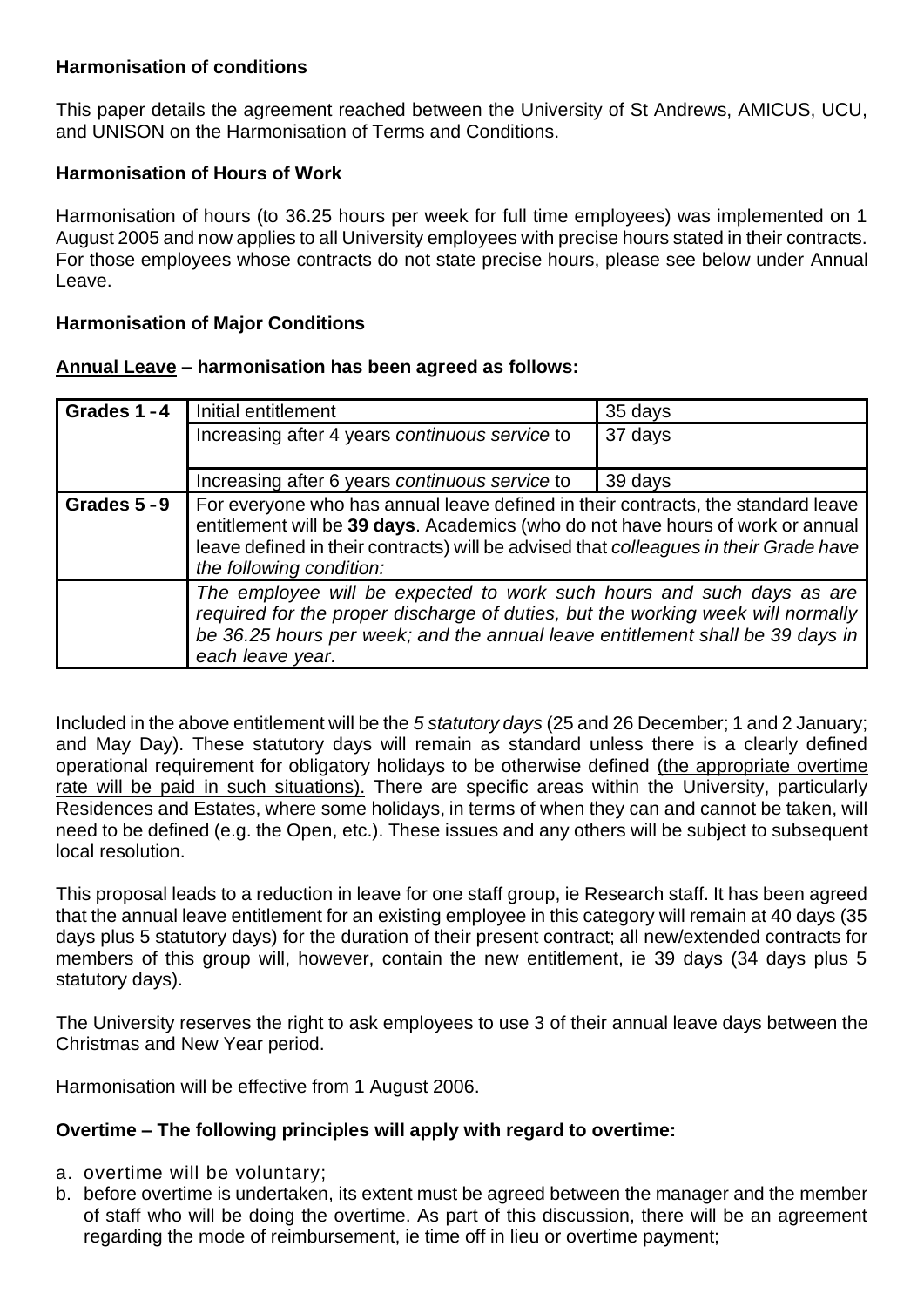- c. while the duration of overtime will normally be agreed beforehand, it is recognised that, in certain circumstances, it is difficult to predict the exact length of overtime, ie in the Residences, a dinner may run over etc;
- d. the overtime rules will apply to everyone in Grades 1 6;
- e. stand-by and call-out arrangements will be formulated in accordance with individual group circumstances.

Reimbursement for overtime:

- 1. Members of staff who agree to take time off in lieu (rather than opting to receive a monetary overtime payment), will receive time off in lieu at the *standard rate* irrespective of when the overtime is worked, i.e. if you work one additional hour, you will be entitled to take one hour off in lieu.
- 2. Staff who agree to be paid, rather than receive time off in lieu for overtime, will be remunerated at time and a half for additional hours worked.

For those members of staff who are eligible to receive overtime, there will no longer be a minimum threshold which needs to be worked before overtime rewards take effect. Those members of staff who presently receive double time for some overtime will be appropriately compensated for this loss.

There are certain cases in which routine overtime is subject to rota. Special arrangements have been made in these cases to incorporate specific compensation in annual salary.

Harmonisation will be effective from the date of formal implementation of the Framework Agreement.

## **Sickness Leave Arrangements**

- a. All parties are committed to using their best endeavours to secure the implementation, by 1 August 2007, of revised arrangements compatible with the Framework Agreement's commitment to harmonisation.
- b. Meantime, all employees currently within the remit of AMICUS and UNISON will have the following entitlement:

| <b>Years of service</b> | Period of full pay | Period of half pay |
|-------------------------|--------------------|--------------------|
| First three months      | 2 weeks            | 2 weeks*           |
| Next nine months        | 9 weeks            | 9 weeks*           |
| Second and third year   | 13 weeks           | 13 weeks           |
| Fourth year and after   | 26 weeks           | 26 weeks           |

\* maximum entitlement in the first year is **9 weeks full pay; 9 weeks half pay**

Harmonisation will be effective from the date of formal implementation of the Framework Agreement.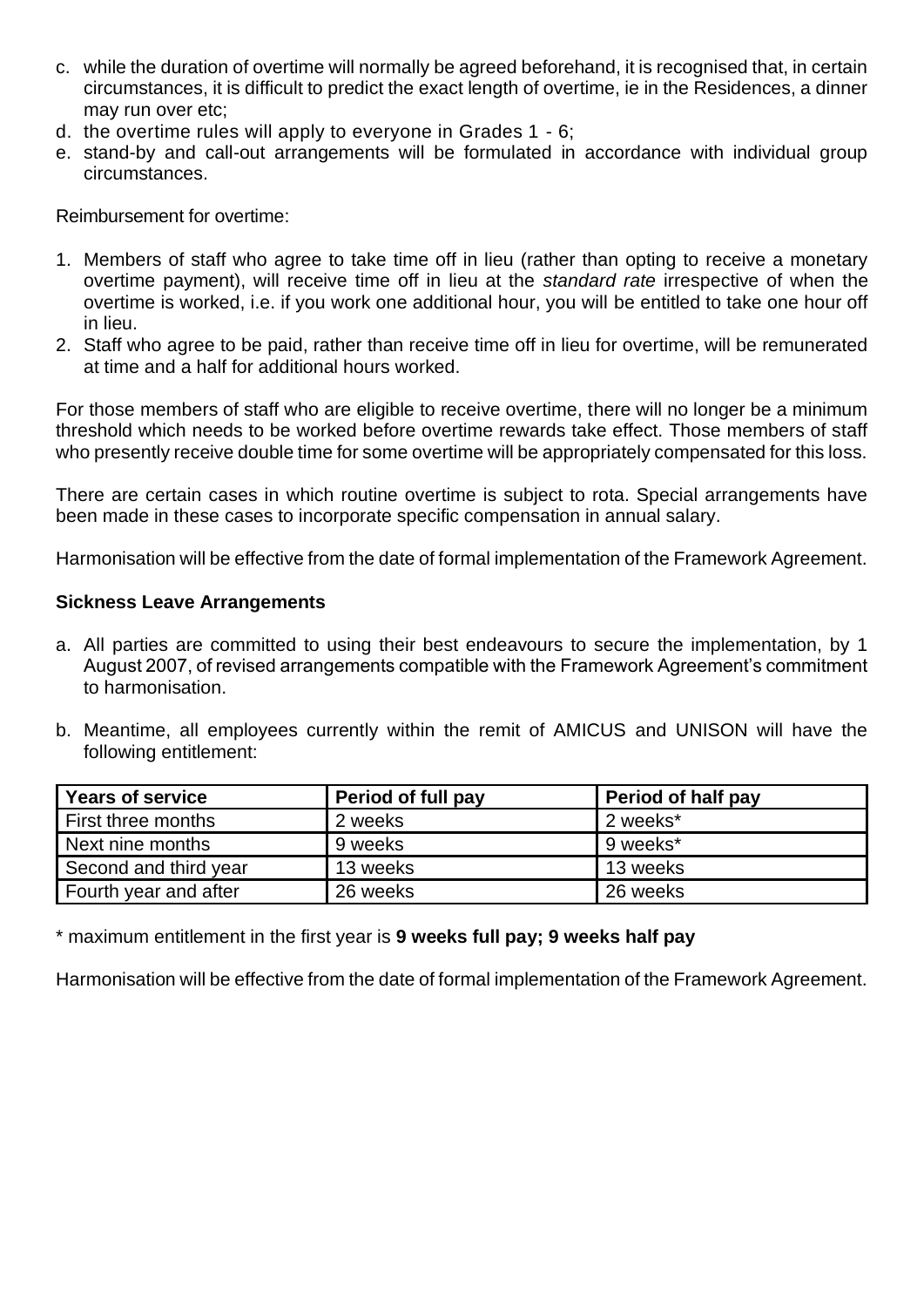# **Harmonisation of Additional Conditions**

**Probation – harmonisation has been agreed as follows:**

| Grades 1-2 | 3 months   |
|------------|------------|
| Grades 3-4 | 6 months   |
| Grades 5-9 | 15 months* |

\* The new 15-month probationary period for inhabitants of Grades 5 – 9 will enable role holders to undertake a full 12-month cycle of work prior to the probationary review taking place. The 15-month probationary period will be separate from other developmental and protection policies.

Members of staff on probation on 1 August 2006 will remain on probation for no longer than a further period equivalent to those above.

For all Grades, the University will reserve the right, if appropriate, to extend a role holder's standard probationary period.

All members of staff, unless formally exempted at appointment, will undertake probation. Harmonisation will be effective from 1 August 2006.

## **Promotions & Regrading**

The University will introduce, as soon as the current role analysis process is complete, a new regrading process (based on HERA) in relation to all possible regradings to grades  $2 - 7$ . The University also undertakes to replace its present competitive academic and related promotions process, with regard to regradings to Grades 8 & 9, by early 2007 with one whose outcomes will be utterly compatible with HERA scores. These processes will be negotiated with the recognised unions.

**Notice Period - harmonisation has been agreed as follows:**

| Grades 1 - 6                                                               | $\blacksquare$ 1 month |
|----------------------------------------------------------------------------|------------------------|
| Grades 7 - 9*                                                              | 13 months              |
| <b>Executive members of the 6 months</b><br><b>Office of the Principal</b> |                        |

\* The notice period for Grades 7 - 9 will be 3 months and will be implemented with effect from 1 August 2006. There will be one exception to this harmonisation, that being the notice period for Professors which will be implemented with effect from **1 January 2008**.

Notice periods for executive members of the Office of the Principal will exceptionally remain at 6 months unless otherwise stated in individual contracts.

Harmonisation will be effective from 1 August 2006 and will apply to anyone who gives notice after that date. Harmonisation for Professors will be effective from 1 January 2008 in relation to any Professor who gives notice after that date.

## **Incremental Date**

It has been agreed that a standard incremental date be introduced. This standard date, for all Grades, will be *1 August* commencing *1 August 2006*. As a result of this, the date for the implementation of competitive promotions in 2006 and future years will be *1 August.*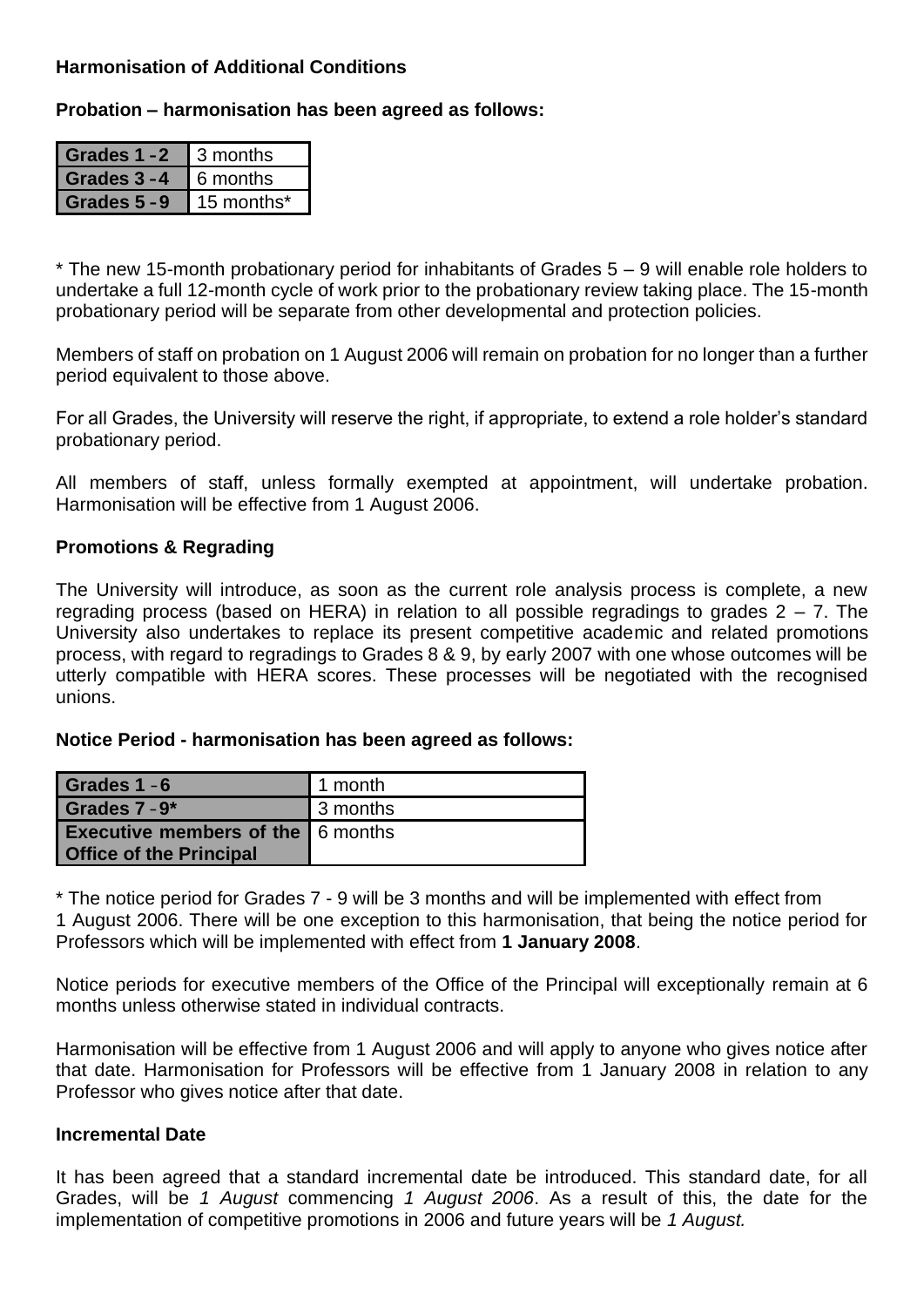# **Termination of Employment - harmonisation has been agreed as follows:**

| <b>1des 1 - 6</b> | month      |
|-------------------|------------|
| ndes 7            | ₫ 3 months |

This harmonisation will be implemented with effect from *1 August 2006* except for those already under notice of termination of employment.

## **Retirement Date**

It has been agreed that the retiral date for all employees will be no later than 31 August after the employee has attained their 65<sup>th</sup> birthday\*. This harmonisation will be implemented with effect from 1 August 2006.

\* this may be subject to change because of the implications of Age Discrimination legislation.

## **Superannuation**

It has been agreed that the normal Pension Scheme for the new Grades will be:

| des $1 - 5$ | $\sqrt{21}$ AS |
|-------------|----------------|
| les 6 - 9   | I I I Q        |

Where an existing employee moves to a Grade whose normal Pension Scheme is different from their present one, they will have the opportunity to transfer to the normal Pension Scheme for their new Grade.

Implementation date for this harmonisation has been agreed as *1 August 2006* subject to S&LAS and USS approval. Prospective employees who have already been offered contracts of employment commencing after that date will be treated in the same way as existing employees.

## **Shifts**

Shift Premia: Members of staff employed on '5 out of 7' and '6 out of 7' contracts, who, as part of their routine execution of their contract, have had to work on weekends for at least 24 weeks in the period 1 August to 31 July, will be compensated with an annual supplement equal to 1.5% of their regular salary during the relevant period to be paid at the end of that period.

We propose ending '6 out of 7' contracts over time with role holders being moved to a Monday to Friday contract or a '5 out of 7' contract.

We will endeavour to keep split shift working to a minimum, but details of compensation for the split shifts that are still required are included in a specific [appendix](#page-16-0) relating to residence staff.

We will normalise some current overtime, recognising that in moving staff to a new set of normal hours they will have to be appropriately compensated in terms of their overall remuneration in consequence of the change.

# **Call Out and Stand-by**

Call-out and stand-by arrangements cannot be standardised and will have to be arrived at individually, compared in terms of both burden and reward, articulated with the role evaluation process and reviewed in the light of any organisational improvements which can be made such as enhanced rota systems.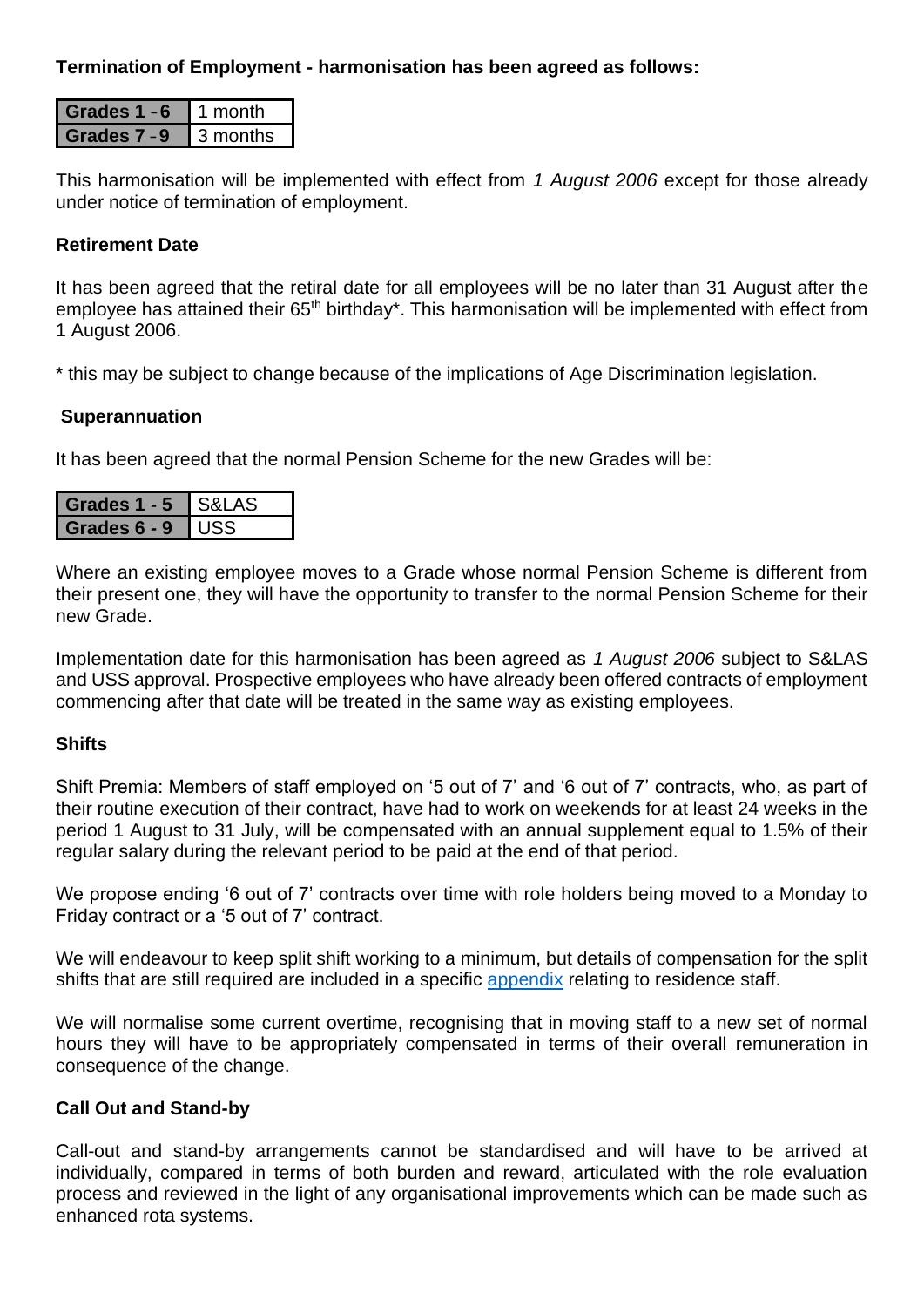# **Special Cases**

The University recognises that there are groups such as Trades and Senior Residence Staff who will still have local issues that need to be reviewed before the harmonisation and assimilation process is complete.

David Corner Deputy Principal August 2006 *(updated June 2012 v2)*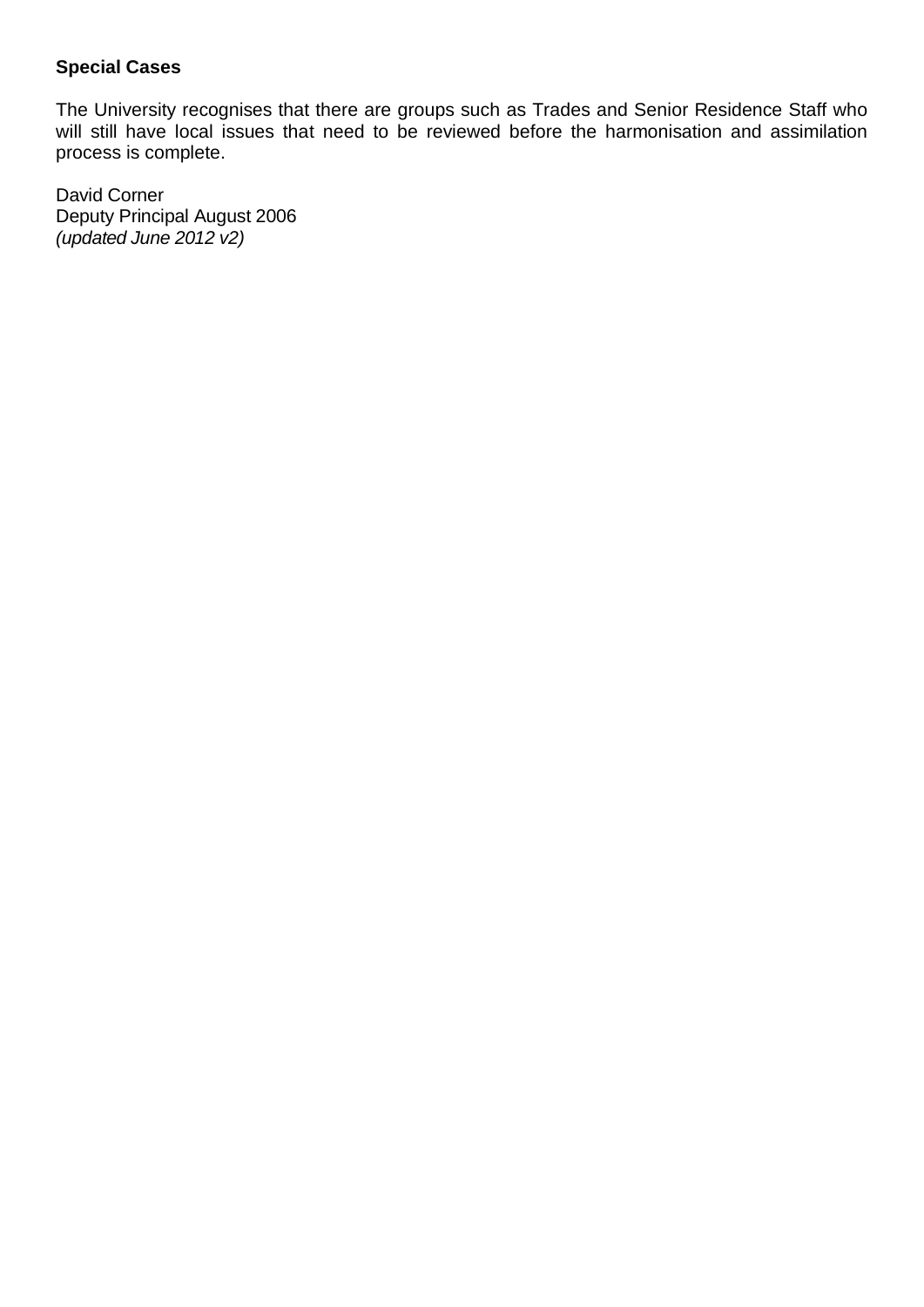# <span id="page-16-0"></span>**Appendix C: Harmonisation of terms and conditions (Residence staff)**

This paper details the agreement reached between the University of St Andrews, AMICUS and UNISON on the Harmonisation of Terms and Conditions, in relation to Residence Staff (with specific reference to senior staff).

# **Split Shift Working**

Members of staff who are required to work split shifts will receive an additional payment equivalent to £5 per split shift for Residence Managers and £3 per split shift for all other staff.

Members of staff who are regularly required to work split shifts, e.g. Residence Managers and Chefs, will have this payment converted into an annual allowance. If, at the end of the year, the number of split shifts worked exceeds the allotted allowance, the member of staff will receive any additional payment due. This allowance will be reviewed on an annual basis.

Members of staff who may be required to work split shifts, but on a less regular basis, will receive this payment on an 'as and when' basis by submitting a time sheet to salaries for payment.

Whenever possible, the need for split shift working will be avoided.

## **Emergency Call Outs**

Through the development of University out of hours cover, improvements in contract security arrangements and the extension of wardennial duties, the need for standby arrangements should be significantly reduced.

In the case of an emergency, staff will be contacted using an appropriate and fair rota system. Should it be necessary for a member of staff to attend an emergency situation they will be automatically entitled to payment of, at a minimum, 2 hours at time and a half.

The management of this rota system will be reviewed on a regular basis to ensure that it is operating on a fair and equitable basis.

## **Accommodation**

As the need for a Residence Manager to 'live in' is no longer a pre-requisite to the job, all current Residence Managers who choose to reside in University accommodation will, with effect from 1 April 2007, be charged for accommodation at a rate of £2070 per annum, and be responsible for their own Council Tax. This principle will be applied to any member of staff who currently chooses to reside in University accommodation.

Please note that the University has ensured that once Tax and National Insurance payments have been deducted for the above, no member of staff is worse off (where this is consistent with equal pay requirements) than their current salary position as at 1 August 2006.

In creating equality for all staff the charges for accommodation will be reviewed and aligned with appropriate student rents for similar properties. Staff currently resident will continue to benefit from rents at their current level, suitably adjusted for annual inflation, for three years. All new members of staff will be required to pay for rent at the full rate for any University accommodation offered. From August 2010 rents will be matched to equivalent student accommodation plus services, and the tenant will remain responsible for council tax.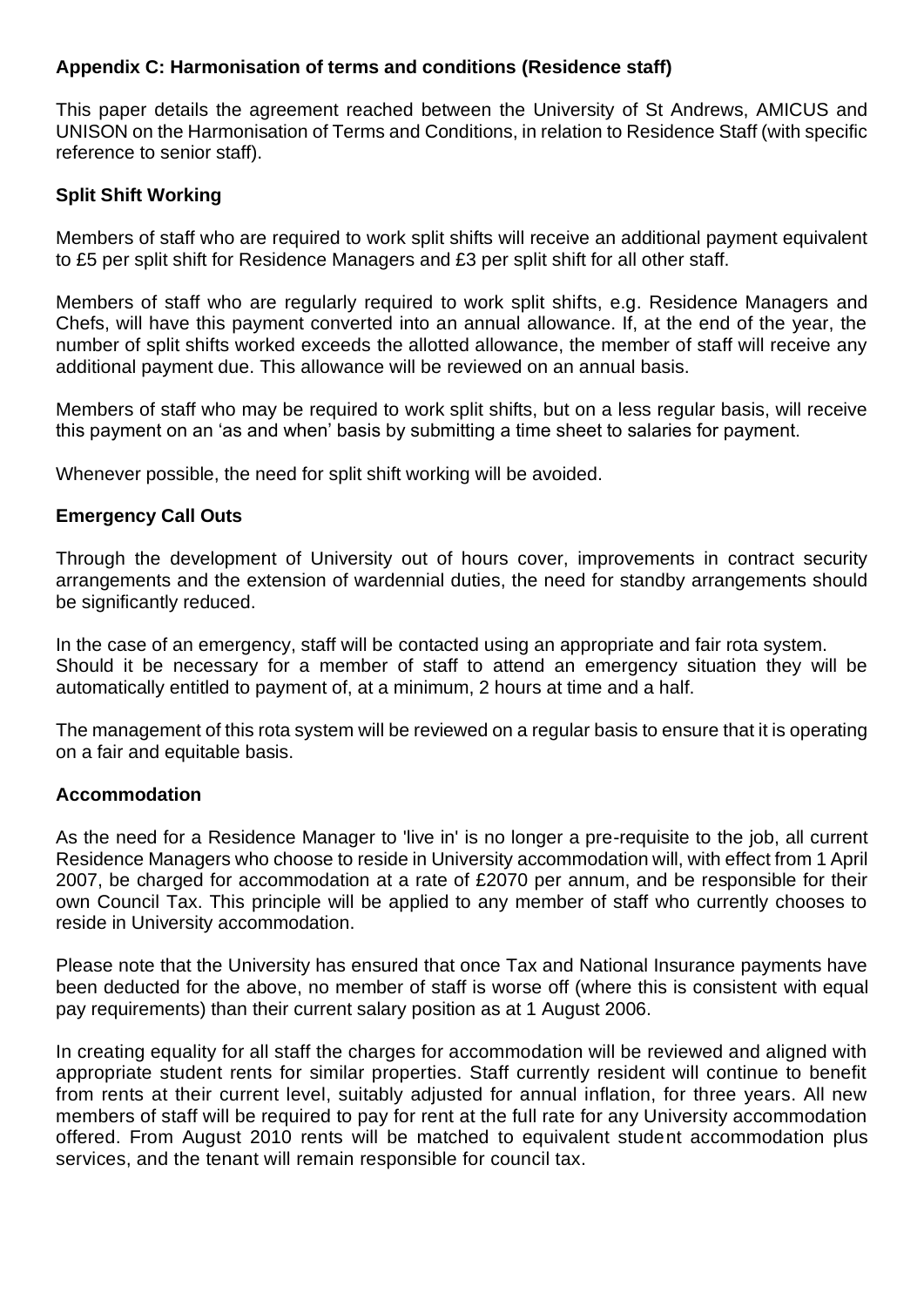#### **Bonus**

The bonus system has been superseded by the implementation of role analysis and modernisation of terms and conditions and, as such, will cease with immediate effect.

#### **Overtime**

The issue of overtime has been covered as part of the main harmonisation principles, and as such no separate conditions will be applied within Residences.

#### **Pensions**

Any special pension arrangements which have been put in place for certain Residence Managers to cover their receipt of accommodation will cease.

#### **Salary Supplements**

Any salary supplement, which cannot be taken into account via the role analysis process, will be payable for as long as the individual is required to carry out the relevant service or follows the relevant work pattern e.g. split shift allowance. They are not permanent additions to salary. Framework Agreement August 2006

*(Updated April 2007 v2) (Updated June 2012 v3)*